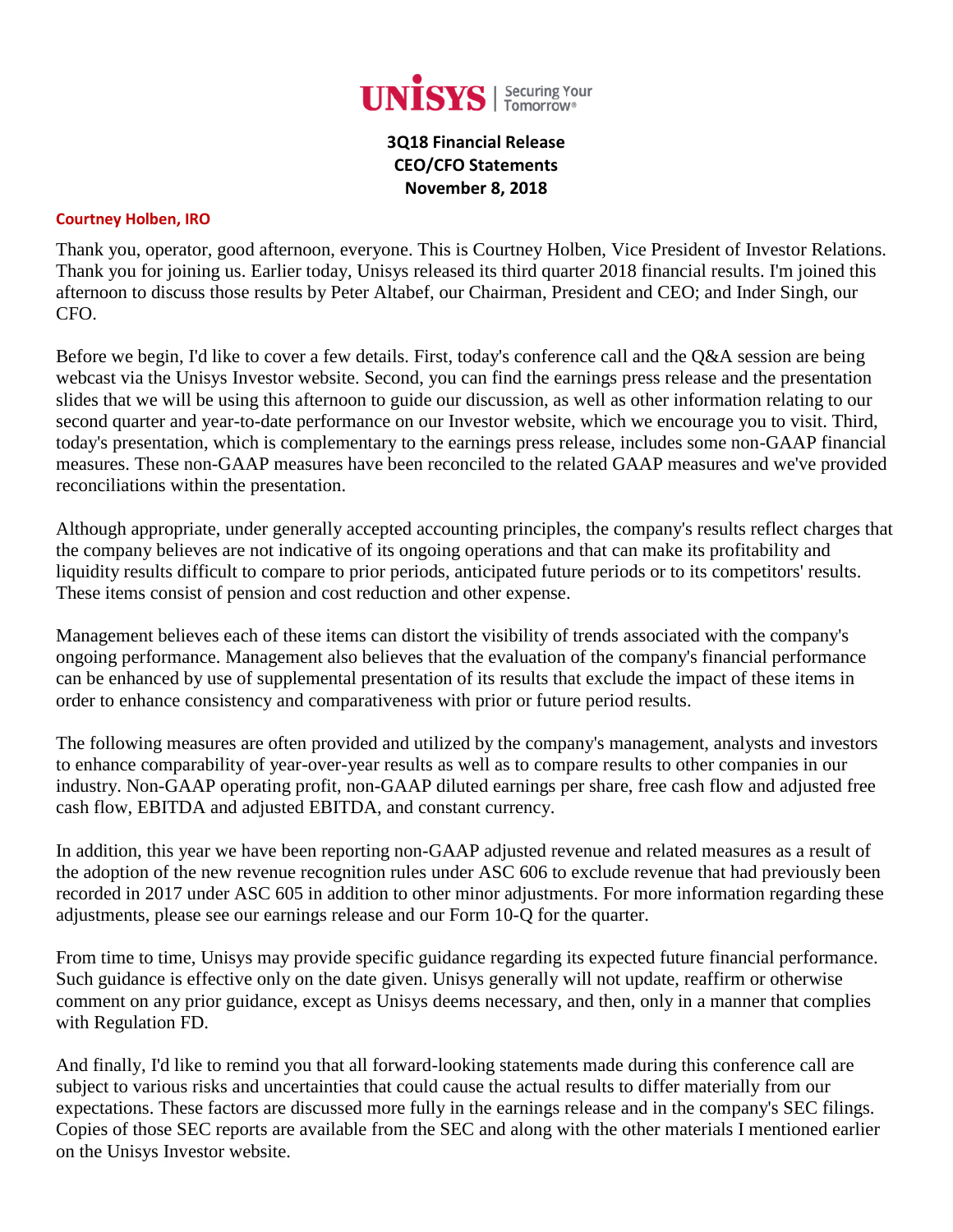And now, I'd like to turn the call over to Peter.

#### **Peter Altabef, CEO**

Thank you, Courtney. And thank you all for joining us today to discuss our third quarter financial results. Our go-to-market momentum continued as we saw our fourth consecutive quarter of year-over-year total revenue growth and our second consecutive quarter of year-over-year Services revenue growth.

Total third quarter revenue growth grew 3% year-over-year and the Services segment revenue grew 5%. Focus industry revenue grew 9% year-over-year and Technology revenue came in stronger than the expectations we noted on our last call, growing sequentially.

This momentum was also reflected in TCV. Year-to-date TCV and new business TCV have grown at 93% and 131%, respectively. In the third quarter, TCV grew 46% year-over-year and new business TCV increased 133% year-over-year.

Year-to-date ACV is up 22% and year-to-date new business ACV is up 11%. In the third quarter, we saw ACV down 9% year-over-year and new business ACV down 8%. But this was driven by a tough compare in our federal business, which had several large short-term new scope contracts in the third quarter of 2017 that boosted both ACV and new business ACV in that period.

Subsequently, some of those contracts have become part of the base for renewals in 2018. And we were also able to bring in new expansion work under those contracts this year.

These results were further supported by improved profitability. Non-GAAP operating profit margin expanded 20 basis points year-over-year to 7.7%, which exceeded company expectations that we discussed on last quarter's call. And adjusted EBITDA margin also expanded 50 basis points year-over-year. We're reaffirming our full-year guidance. And Inder will provide more color on this as well as our broader financial results shortly.

At the segment level, Services revenue grew at the highest rate we have seen in recent quarters. As we've discussed, new managed services contracts can impact margins in the short-term as costs are incurred during implementation and before revenue is recognized.

As a result of this, Services non-GAAP adjusted operating margin was down 60 basis points overall year-overyear during the third quarter. But new business contracts accounted for all of this and more with a negative impact of 240 basis points on Services gross margin. Despite the temporary impact of this new business on margins, we continue to work to increase the efficiency of our Services delivery engine.

Our ratio of full-time equivalents, or FTEs, to managed devices in our cloud and infrastructure services business improved by 28% year-over-year in the quarter. And as we discussed last quarter, we have recently launched Unisys InteliServe, enhancing our intelligent user centric service desk experience for our digital workplace solution. The InteliServe platform allows users to access support services securely and in a simple and personalized manner across all channels and helps differentiate our go-to-market efforts in digital workplace solutions.

We continue to make progress with this offering, including signing contracts with two new clients during the quarter. We have already begun the process of bringing these clients on to the platform and expect full implementation within the coming months. We're also in talks with several additional clients who are interested in transitioning to this platform.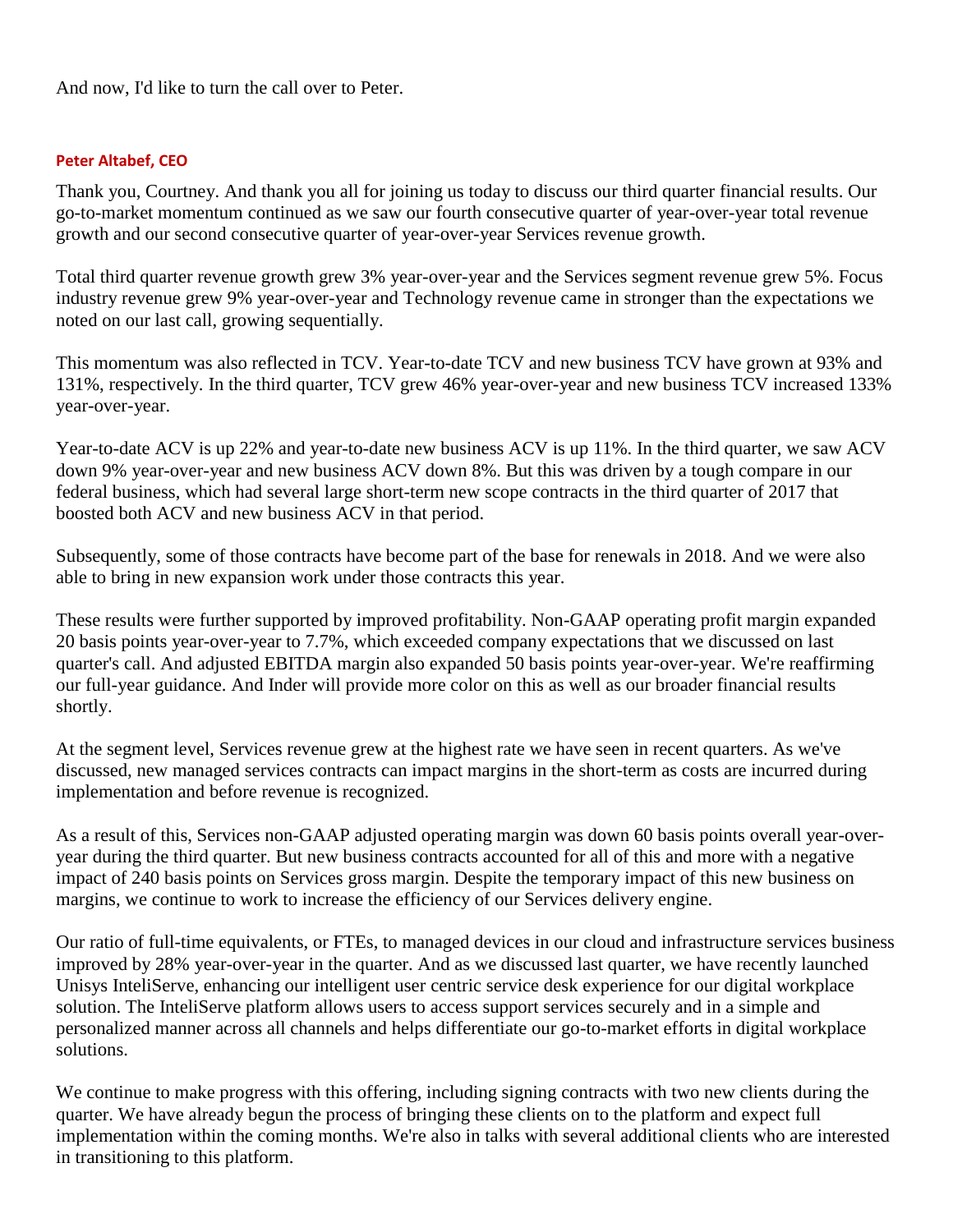Moving to our Technology segment, Technology revenues for the third quarter were ahead of the expectations we discussed on the last call, up 2% sequentially. This represents a shift versus our typical seasonality, but does not change our expectations for the year overall.

As part of our ongoing emphasis on security, which has elements in both our Services and Technology segments, during the third quarter, we launched Unisys TrustCheck, which is a new service that translates risk into potential dollars lost and security controls into financial savings.

Our dashboard provides a return on investment by security solution based on a big data analytics engine that is used by the insurance industry to issue cyber insurance policies. TrustCheck is delivered as a managed service on an annual subscription basis, giving security professionals constantly updated information on their organization's cybersecurity posture and recommended steps for remediation.

With respect to Stealth, our revenue was up over 90% year-over-year in the third quarter. TCV for Stealth grew 15% year-over-year with the year-to-date TCV up over 200% year-over-year.

Stealth is also differentiating our broader set of offerings, as it is further integrated into our solutions. As an example, Stealth acted as a differentiator in the bid process for a contract we signed in the third quarter with United States Army for the first phase of Next Generation Biometric Collection Capability. We're leveraging our Stealth (identity) Software solution and deep domain expertise in biometric systems integration to provide the end-to-end data flow required to support multiple U.S. Army operational missions and to be capable of achieving efficient identity matches to the soldier in the field.

I'll now provide some color on our various sectors, starting with U.S. Federal. U.S. Federal sector revenue was down 5% year-over-year in the quarter, but driven by the timing of Technology renewals. TCV and pipeline were significantly up year-over-year for the sector in the quarter and we continue to feel good about our ability to grow revenue in this business for the full-year of 2018.

On our last call, we discussed the launch of our CloudForte platform, which enables accelerated digital transformation for our clients. CloudForte provides a comprehensive set of consulting and managed services offerings to help accelerate and the secure move and management of data and applications to public and hybrid clouds. And just as InteliServe and Stealth are helping to differentiate our digital workplace and security efforts, CloudForte is helping to do the same in our cloud and infrastructure and application solutions businesses. We expect to rollout CloudForte to clients outside of the Federal sector by early next year. In Federal, during the third quarter, we signed a contract with the U.S. Department of Veterans Affairs, which is a new logo client for Unisys.

Under this contract, we'll provide cloud advisory services to help accelerate the VA's transition to the cloud, supporting its goals of delivering secured digital experiences to benefit United States veterans' community.

Additionally, in the third quarter, we signed a contract with the U.S. Census Bureau, to provide IT infrastructure support services for thousands of mobile census takers, as well as the Bureau's workforce in 248 local offices and six regional centers. Under the contract, valued at more than \$100 million, Unisys will be responsible for all IT equipment, logistics, maintenance and other services in support of the upcoming 2020 U.S. decennial census.

In our public sector, revenue was down 2% year-over-year, but we continue the trend, I noted last quarter. As in this quarter, we signed a \$242 million contract with the Virginia Information Technology Agency to help modernize the State of Virginia's technology infrastructure. Our solutions are resonating with state government clients. As Virginia follows contract signed with Kansas, Hawaii and Georgia in the last 12 months.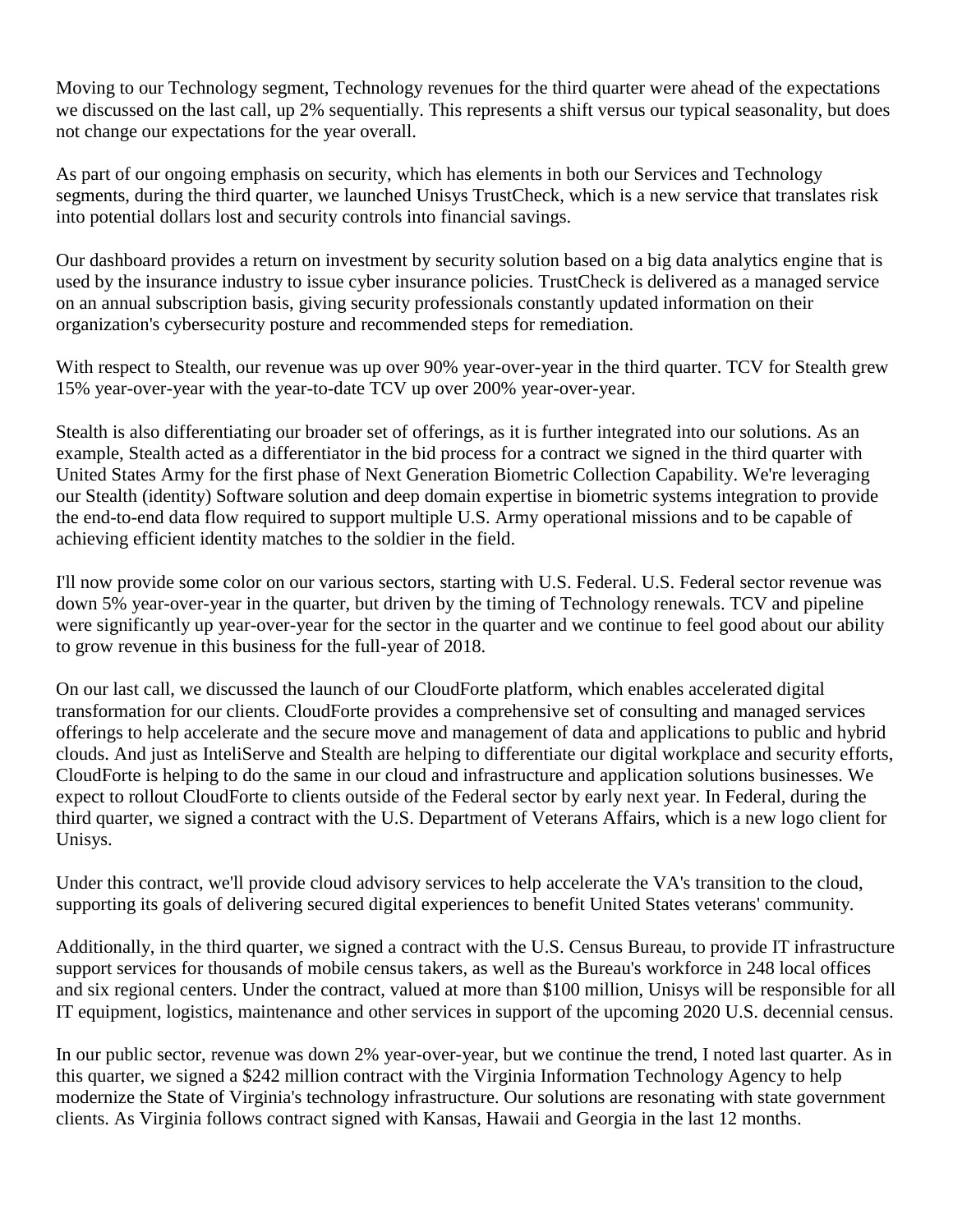During the third quarter, we also announced the global availability of our FamilyNow Child Portal, a tool for children at risk that enables child welfare workers to better address their needs by more easily communicating with their children clients. This helps caseworkers take action more efficiently and focus on outcomes. All child porter data and communications are protected through our cyber security and privacy protection tools.

Our Commercial sector saw revenue growth in both Services and Technology, and grew 18% overall in the quarter. During the quarter, we signed a contract with the Bangalore International Airport to develop a Center of Excellence which will support a business intelligence and advanced data analytics platform to consolidate and rationalize strategic, tactical and operational reporting for the Airport. This platform will be designed to enable staff to make faster and better informed business decisions. Process air travelers more quickly and enhance the airport experience for customers.

In Financial Services, revenue was down 4%, but driven by the schedule of Technology revenues. Services revenues grew in this sector in the third quarter. And during the quarter, we signed a contract for our omnichannel banking platform elevate with Monmouthshire Building Society to provide new current account services to its customers. The new services include digital wallet capabilities would provide Monmouthshire customers more flexibility in managing their money.

In conclusion, we feel good about our continued process and progress in the third quarter and believe we're on track for our full-year 2018 guidance. Inder provide more color on this as well as on our financial performance in general.

So I'll now turn the call over to him.

## **Inder Singh, CFO**

Thank you, Peter. Good afternoon everyone and thank you all for joining us today. We're very pleased with our strong business results for the third quarter, which I'll discuss in more detail shortly. In my comments, I'll discuss both GAAP and non-GAAP results and provide color for our key business drivers.

Please turn to slide 7, which provides some of the key financial takeaways and I'll then provide additional details throughout the rest of the discussion. In our third quarter, we saw a continued momentum across many fronts in our business, let me highlight a few of these. Q3 marked the fourth consecutive quarter of reported year-over-year revenue growth. Total company revenue of \$688 million for the third quarter grew by 3.3% year-over-year or 5.8% on a constant currency basis.

Importantly, we saw strength in a number of our geographies such as EMEA and Asia-Pacific and I'll provide more color on this regional view shortly. Our Services segment revenue grew 5.2% year-over-year or 7.6% in constant currency, marked third quarter of growth for this segment.

These results were supported by growth in our biggest line of business within our Services segment, cloud and infrastructure, and also in our smallest line of business BPO. Technology revenue came in better than our expectations, which we had discussed on our last earnings call. As a result, revenue for this segment was \$82.7 million, which was up sequentially. This marks an improvement versus the typical seasonality that we expected coming into the quarter as Peter mentioned already.

In the third quarter, we had a small non-GAAP adjustment to Services revenue of \$3.1 million related to reimbursement of restructuring expenses at our check-processing joint venture. But even net of that adjustment, Services revenue grew by 4.7%.

With the stronger than expected performance of our Technology revenue contributed to the stronger company level profitability in Q3, GAAP operating margin was 8.1% which is an expansion of 850 basis points year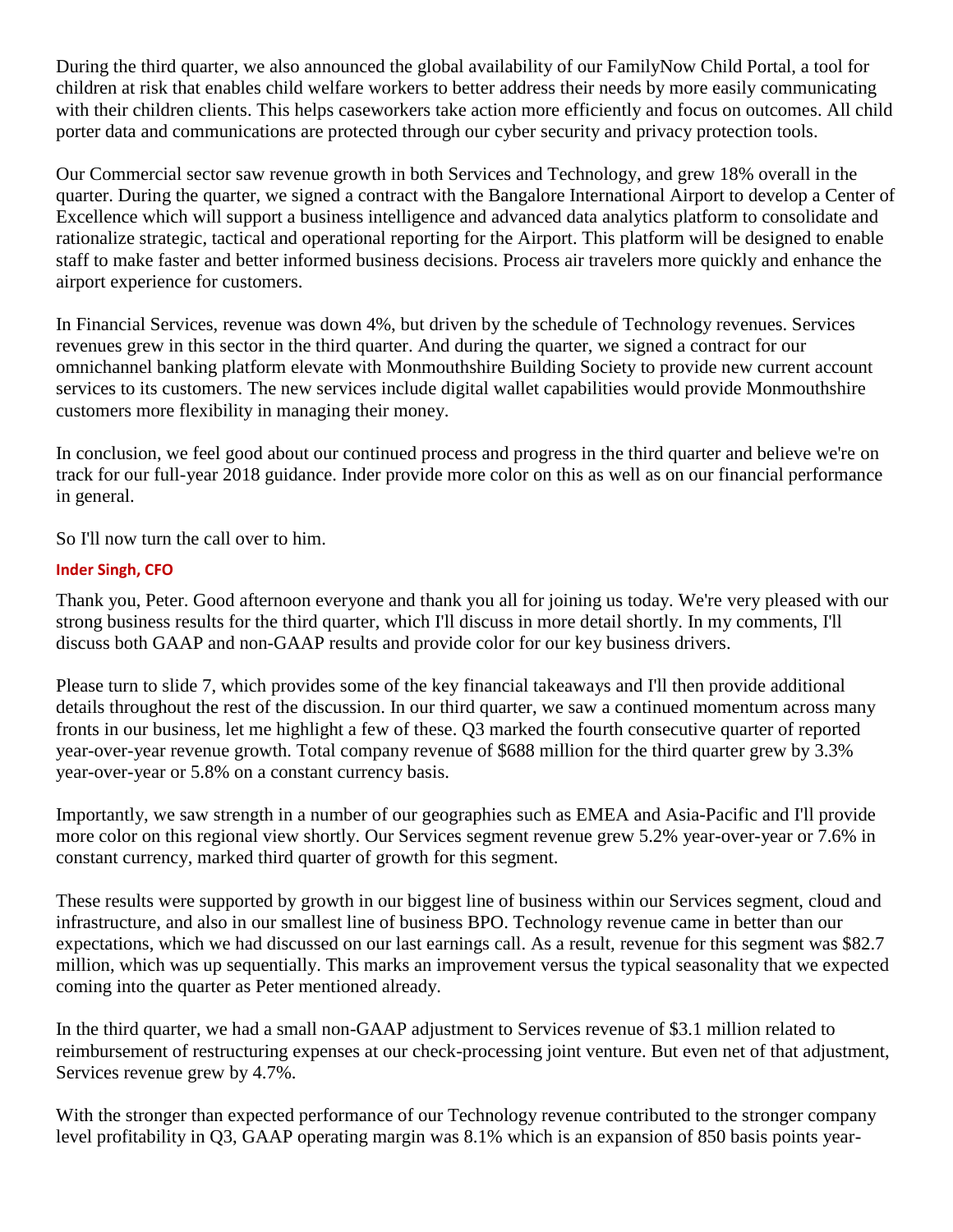over-year. The third quarter of last year had included restructuring charges, and as we have discussed this program was largely complete as of the end of last year, which helped the year-over-year comparison.

Non-GAAP operating profit margin was 7.7%, up 20 basis points year-over-year. Adjusted EBITDA margin also expanded in Q3 to 14%, which is 50 basis points higher year-over-year.

Lastly, with respect to profitability, diluted EPS for the quarter was \$0.12, up significantly compared to the \$0.81 loss per share last year. Non-GAAP diluted EPS was \$0.39 versus \$0.31 in the third quarter last year.

In addition to the revenue growth in our Services business that I noted earlier, we saw continued momentum in our backlog with year-over-year growth for the fourth consecutive quarter. Backlog in Q3 grew by 33% yearover-year to reach \$4.9 billion. This growth rate is the highest we have seen in this metric, since the end of 1999. These results reflect that our go-to-market strategy has gained traction. And our emphasis on cyber, physical and logical security has been differentiating our broader offerings.

Turning now to slide 8, I've already covered the trends shown here, so I won't repeat them. However, you can clearly see the progress made during the quarter with respect to the key metrics on both growth and profitability.

If you turn to slide 9, we can see trends by geography and sector. I'll start on the left hand side of the page, which shows revenue by geography. And I will note again for our total company, revenue growth on a constant currency basis was 5.8%. The movement in the Brazilian real, the euro and the pound sterling as compared to the dollar were the largest contributors to the currency impact we saw in the third quarter.

As this slide shows our three largest regions, all grew year-over-year in the third quarter. The growth in each of these regions was supported by growth in our largest segment, which is Services.

With respect to Latin America, the year-over-year decline was driven in part by currency specifically the Brazilian real, as I noted, and in our Technology segment where we had a very strong quarter in the third quarter of last year due to renewals in Brazil. On the right hand side of the page, you see the sector performance, which Peter has already discussed. So I won't repeat that.

Please turn to slide 10 for our segment results. As we have said, we saw year-over-year improvement this quarter with respect to Services revenue and backlog, continuing the momentum we have seen in that metric over recent quarters. We also saw a higher mix of software revenue which helped margins in our Technology segment.

We did see a slight Services operating margin compression of 10 basis points year-over-year, which was entirely as a result of the ramp up and transition phase of new business weighing on margins. I already noted our backlog growth of 33% year-over-year to \$4.9 billion. Of this amount, we expect approximately \$575 million to convert into Services revenue in the fourth quarter of 2018. As we noted, the Technology segment saw higher revenue this quarter than the expectations that we discussed on last quarter's call. Margins also expanded significantly year-over-year with Technology operating profit up 860 basis points year-over-year, driven in part by the higher mix of software revenue that I just highlighted.

Turning now to slide 11, which provides more detail on EBITDA and cash flow. As you can see on the slide, EBITDA and adjusted EBITDA margins both expanded year-over-year with a more substantial increase of 930 basis points in EBITDA margin due to the fact that this metric was affected last year by restructuring expenses.

Adjusted EBITDA dollars grew from \$90 million last year to \$96 million this year. Cash used in operations was \$16 million in the third quarter. Adjusted free cash flow for the quarter was negative \$6 million, compared to \$70 million in the third quarter of last year. These cash flow results were driven largely by an increase in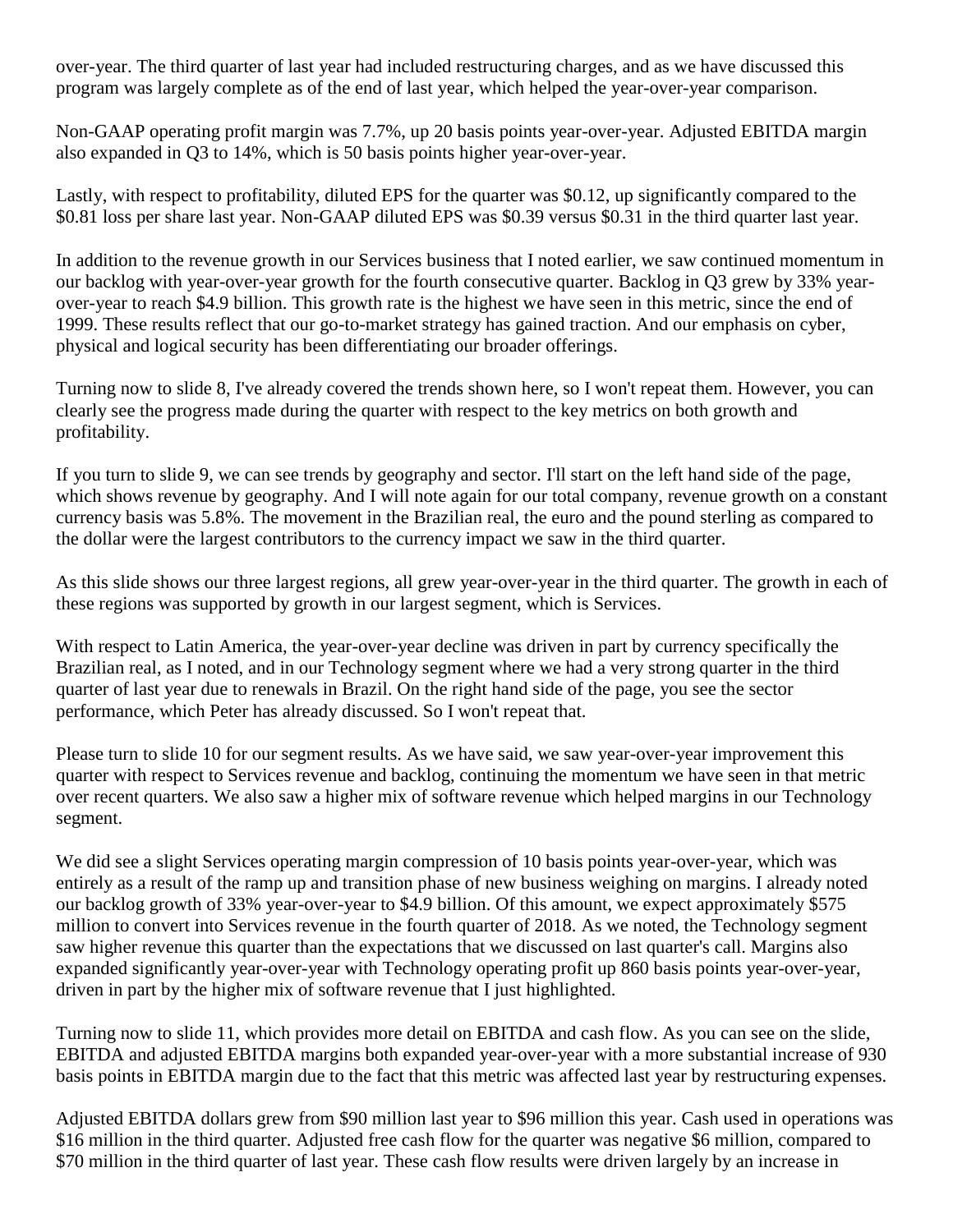receivables related to the timing of several Technology contracts, which were signed late in the third quarter, for which we did not receive cash immediately in Q3.

CapEx was largely consistent year-over-year, as we continue to focus on managing these expenditures.

With respect to our pension obligations, as we have discussed in the past, rising rates have a beneficial impact on the discount rates we use in our pension valuation analysis. As you know it is not just interest rates that can impact our pension obligations, but also return on assets. Interest rates have trended higher, in general, since our last call, yet markets remain volatile overall, which we continue to monitor.

Also during Q3, we successfully finalized the latest round of tri-annual negotiations related to some of our international pension plans, which resulted in a favorable impact to the required cash payments estimated for the next 10 years. As has been our typical practice, we plan to provide a full update on our pension obligations at the end of the year.

Turning now to guidance. With three strong quarters behind us, we are reaffirming the full-year 2018 financial guidance that we had provided at the beginning of this year. For full year revenue, we are reaffirming our non-GAAP adjusted guidance range of \$2.7 billion to \$2.825 billion. And our range for GAAP revenue also remains \$2.75 billion to \$2.875 billion, representing flat to 5% growth.

As we have noted in prior quarters, while we cannot predict macro factors or the exact timing of large tech deals, which can always have an impact on results, we believe it is likely that our revenue will grow for the fullyear 2018.

We are also reaffirming our guidance of 7.75% to 8.75% for non-GAAP operating profit margin. On a GAAP basis, this range would be 9.5% to 10.5%.

And lastly, we are reaffirming our guidance range for adjusted EBITDA margin of 13.7% to 14.9%.

We believe our financial performance for the third quarter marks yet another important step in our continuing transformation of the company and progress towards our full-year goals. We're encouraged by the revenue momentum we saw this quarter in our Services business. And the team will continue to work to improve efficiency within it. We look forward to continuing to execute during the fourth quarter and maintaining our sharp focus on delivering results for the full year.

And with that, I'll turn the call back to Peter.

## **Question & Answer Section**

**Q – Frank Atkins – SunTrust Robinson Humphrey, Inc.:** Congratulations on the nice results. My first question was about the pipeline, very strong trajectory there in terms of absolute numbers, but could you comment briefly on the profitability of that work and the type of work you see coming in?

**A – Peter Altabef – Unisys Corp.:** Sure. So this – obviously, this is a change that the company started to experience last year. And last year was really the first year that we had an uptick in our signings.

With respect to almost all of our business, a little different perhaps on some software only sales, but for the vast majority of our business, we're doing multi-year contracts. And those contracts have a transition period in which you're typically going to find, for some periods you're not going to have revenue recognition at all, but even when you get revenue recognition, it's usually not nearly as profitable as you expect in the beginning of the contract.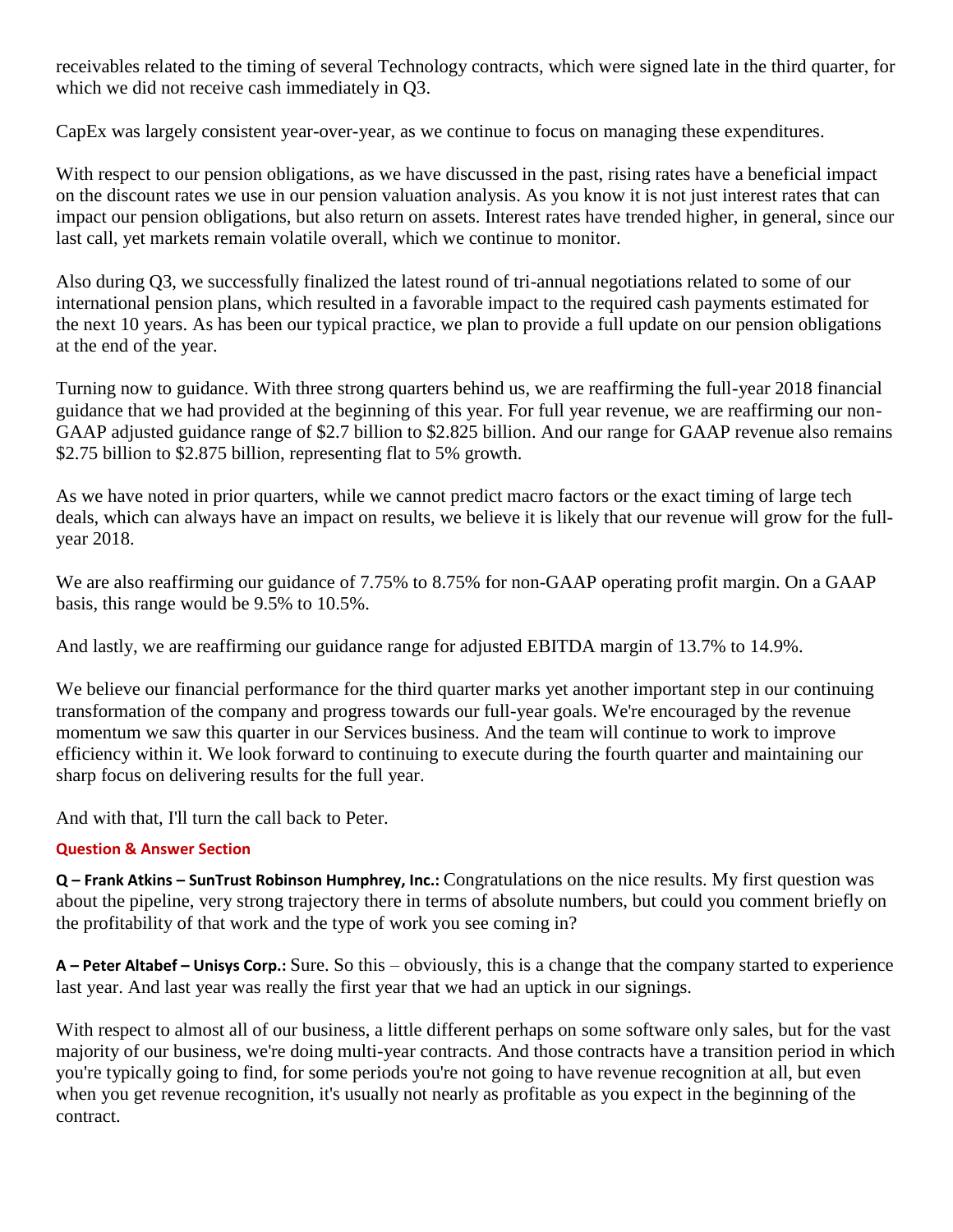So we started seeing that last year. And we've continued to see that this year. So the contracts we signed last year have become more profitable this year. They're still not at the profitability we expect to achieve long-term. And the contracts that we have signed this year are obviously at less than we expect to achieve.

So in my comments today, I noticed just looking at the contract we signed this year, as well as the ones we signed last year. So those that are coming online, you put those together and that had a negative effect of about 240 basis points, which kind of overwhelm the fact that we had 60 basis points negative as a whole, so it would have been 180 basis points positive, were it not for the new business. But that's the way our industry works. And you can't really grow without that.

Now at some point, we begin to grandfather this. So at some point, yes, you're going to continue to have the negative effect of new business signing, but you will by then have existing contracts that are maturing and getting more profitable.

So you always have a portfolio as you grow the business. But when you really are restarting this engine from a long time of not having it, you don't have the yin versus the yang, you only have the yin. And so that's kind of what you're seeing right now. But even with that we're seeing increase in our profitability, but for the new business.

**Q – Frank Atkins – SunTrust Robinson Humphrey, Inc.:** Okay, great. That's very helpful. And then maybe for Inder, could you comment a little bit on the seasonality of the Technology segment into 4Q? We saw a little bit more than expectations in 3Q. Does that impact the cadence going forward?

**A – Inder Singh – Unisys Corp.:** We did see a stronger Q3 than we normally see, Frank. We were pleasantly surprised by the ability of the business to see those renewals come together in the quarter. It doesn't change our view of the guidance we provided for the full year. We do believe that we have a rich pipeline of opportunities for renewals in the coming quarters including the fourth quarter for us. So I don't see that as a tradeoff of one quarter versus another to get to your question.

**Q – Frank Atkins – SunTrust Robinson Humphrey, Inc.:** Okay, great. And last one from me. Can you comment a little bit on the talent acquisition and retention environment and the current mix of kind of global deliveries? What are you doing to ensure continued progress there?

**A – Peter Altabef– Unisys Corp.:** Yeah, I would actually say that is more of a challenge than we have had traditionally. And that's really the result of the fact that we're hiring different people. As this company moves much more strongly into a digital world, the scope of talent that we're hiring really is changing and we are competing more and more against players that are mainstays in that world. We're doing a good job of it, but that too is at least in the short-term pressuring margins a bit, not so much from the cost of those people, but from the timing of those people.

So we have a pretty sizable number of open slots especially in new digital roles that we have to sign. And so anybody on this call who is in the employment business and wanting to work for us please call us, because we are open for business. And we have really reversed a trend from the last couple of years. And we're now actually increasing our net hires.

But the folks we're increasing are far different than what we traditionally had. And we're working really hard to transition some of the skills of our existing team. So we have an internal program called Unisys University. I think, we've had more than a quarter of a million courses taken in the last year and people are really, really focused on upping their skills. So, transitioning this company into, what I call, a learning organization is actually a very, very big deal.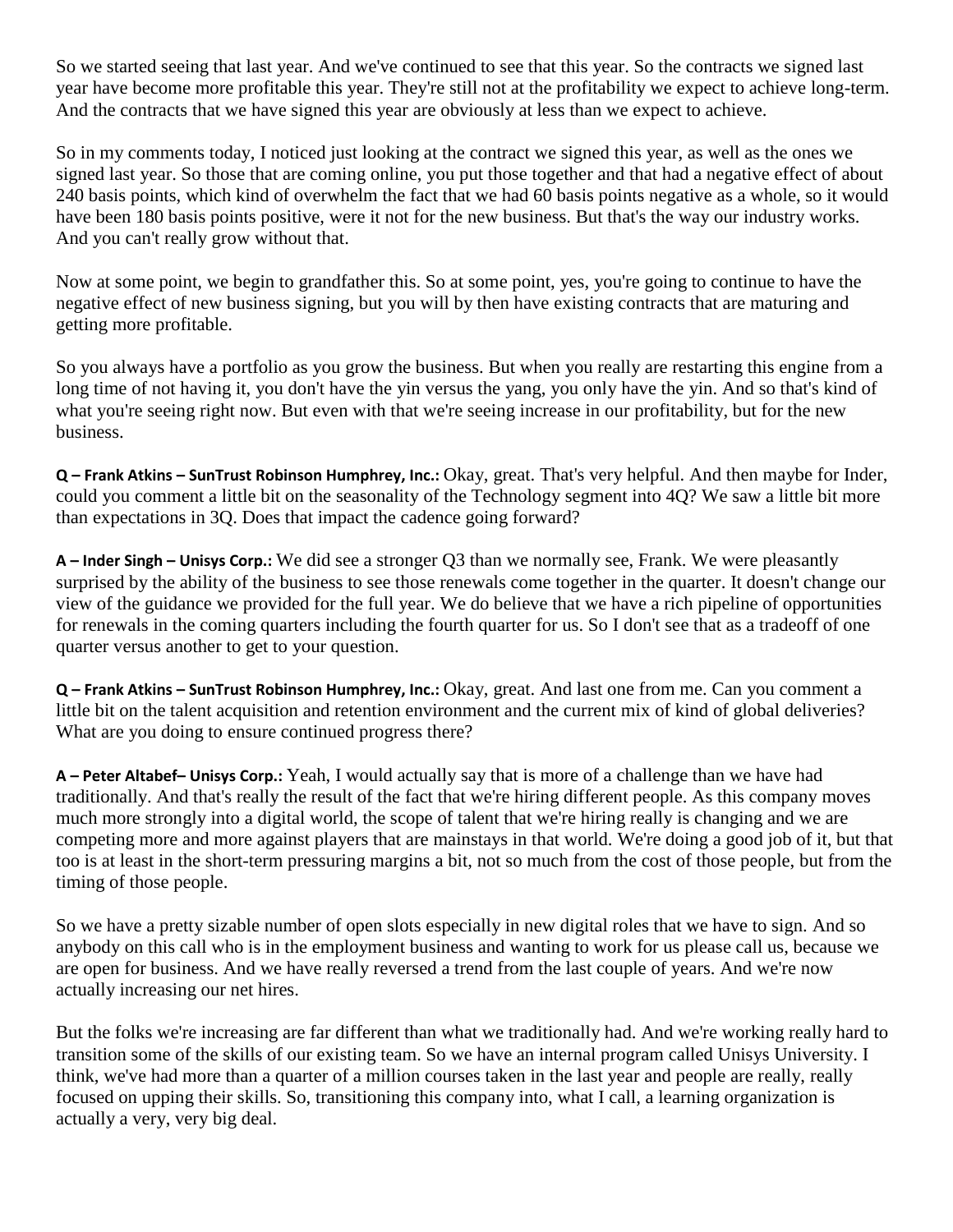**Q – Joe Vafi – Loop Capital Markets LLC:** Hey, guys. Good afternoon. Great results on the bookings. Peter or maybe Inder, could you give us a feel on the growth in the backlog this year what's your feel for the duration of that backlog is duration getting extended or compressed versus what was in it before, just trying to get a feel for how backlog converts to revenue over time?

**A – Inder Singh – Unisys Corp.:** Yeah, look I think that the length of the contracts that we have seen over the last couple of years as we've commented before, Joe, have been maybe a little bit shorter in the number of years than they were historically. If they were five years long several years ago they are three to five-year-ish now.

What that would tell you is that as that backlog builds a greater proportion of that backlogs return into revenue, maybe a little more sooner than we would have seen it five years ago. Not that I'm saying I'm giving you any guidance for next year at this point in time because obviously we're not prepared to do that. But as we think about the next several years and you look at that long-term growth model that we put out there for you. We're pleased to see that the backlog has been performing in a way that allows us to feel comfortable with that growth model. If you do the – you can do the math on the numbers that I gave you around how much of that backlog will turn into revenue in the next quarter. It can vary slightly from quarter-to-quarter but not all that much. So without doing the math for you, I'm sure you can do it as well, we do expect this to turn into revenue in the next few quarters – in the next few years.

**Q – Joe Vafi – Loop Capital Markets LLC:** Okay. And then, if you look at your bookings kind of on a global basis and new business wins, do you feel – because you have a more global business than maybe other companies of your similar size. Do you feel you have your resources allocated properly at this point globally versus the growth opportunities in those geos, say, looking into next year?

**A – Peter Altabef – Unisys Corp.:** Yeah, Joe. This is Peter. That's a great question. And obviously that evolves and we've got to evolve it as those opportunities change. We feel pretty good about each of the geographies going into next year in long-term. Obviously, this quarter we had growth in three of the four.

Latin America, I think, into explained both of that was hit by some technology, which was really the reason why it didn't grow. Going forward into next year, I think EMEA will continue, we grew quarter-to-quarter this year. EMEA continues to be a challenge, I think, for the industry. It is also a challenge, I think, in the fact that it is interestingly to some extent replacing the U.S. as the biggest battleground for the industry.

So with a lot of the immigration focus in the U.S., I think you're seeing some players focus even harder on Europe, in terms of their ability to try to compete there and that's making the European business tougher. And we need pricing discipline and we have pricing discipline to make sure that the deals we sign are long-term good deals.

The reverse side is in the U.S. And in the U.S., I think you're seeing us be more relevant and growing faster in terms of new business signings here. I think that's because of our offerings and it's also because there is a little less competition because of some of those immigration concerns.

So the U.S. and EMEA are kind of changing a bit in that dynamic. Specifically to your question, we've got to make sure we've got the right allocation of sales force as well as support and delivery teams in those two respective regions, and I think that we do, but we're certainly looking at that all the time. If anything that will require us to make some more additional changes next year, akin to what we did here two years ago.

When we look at Latin America and Asia Pacific, both are really long-term growth stories for us. Obviously currency in Brazil has weighed heavily this year, but we can't forecast currency.

**Q – Joe Vafi – Loop Capital Markets LLC:** Okay. And then maybe a couple on cash flow, cash flow was negative this quarter and I heard Inder's comments on some Technology receivables, but I think – if you look at cash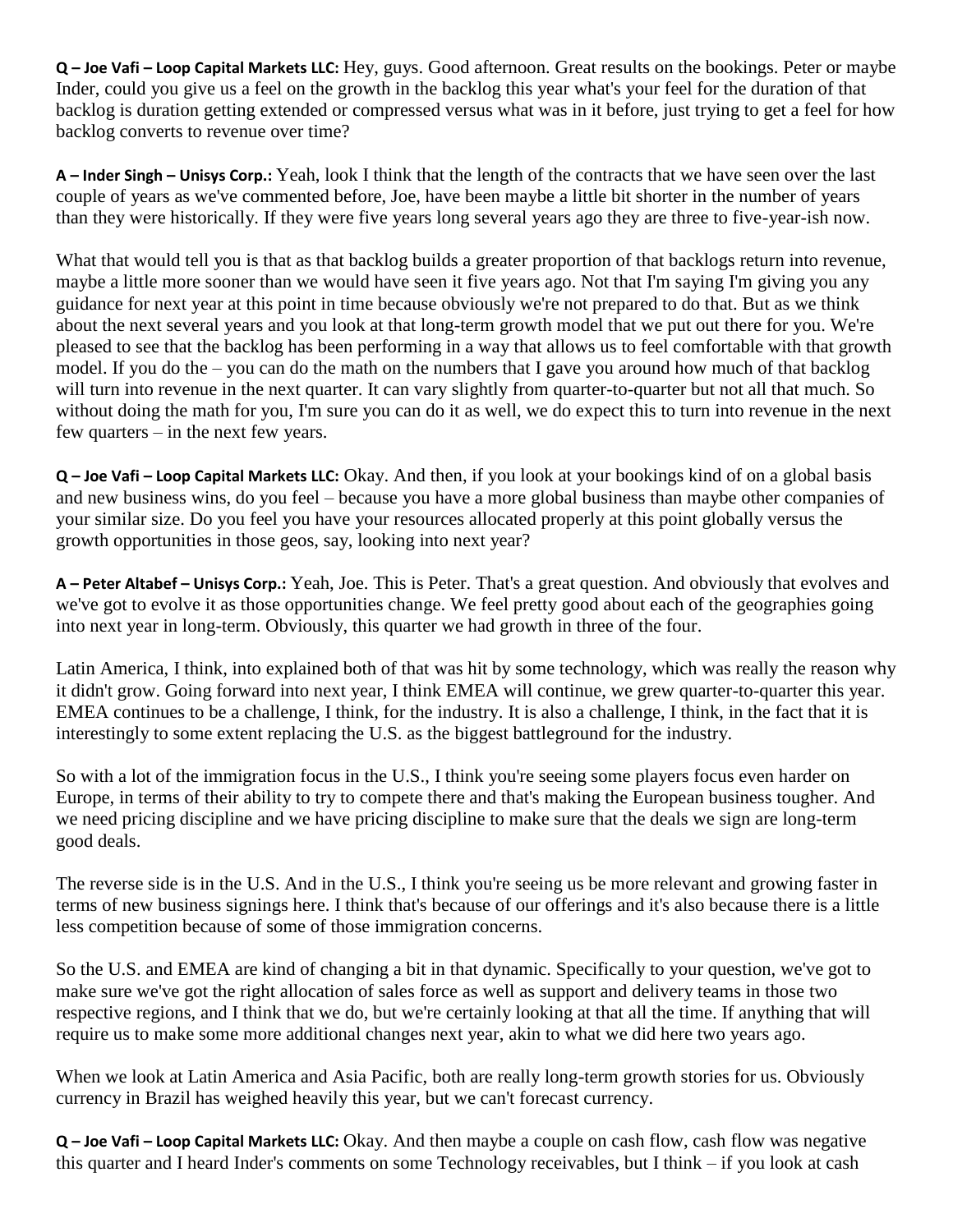flow this year, I think all three quarters have been negative. And I'm just trying to get a better feel for when you think that turns and secondly on, do you look at the business you've signed this year and do you look at its capital intensity versus what was in the backlog before, I'd be interested in your comments on that. Thanks.

**A – Inder Singh – Unisys Corp.:** Yeah. So a couple of things, I think when we started this year, we talked about a couple of items that you should put into your calculus for cash flow for this year. One was our joint venture in the UK called iPSL, if you recall. This is a venture that we have with three very large European banks, UKbased banks, actually. And that venture just does for them, the vast majority of the Check processing in that area. And there was a big IT upgrade project, and also frankly, a restructuring within that venture. And that caused them to use more automated less manual processing.

The good news is that it drives down the cost over time. Bad news is of course it uses cash as you're doing both the restructuring and the upgrading of the IT systems. For us, we were actually reimbursed for those costs. But there's some kind of a lag between the time that we actually incur the costs and the time that we actually reimbursed for it especially on things like CapEx.

So at the beginning of the year I point to that as one of the things you'll see in the second half of the year and that's what you're starting to see.

The second is, if you recall, we had completed essentially we said our restructuring plan last year. But some of the European and other non-U.S. region headcount reductions would result in cash outlays in this year and partly in next year and you're seeing the effect of that.

The third thing that I'd pointed out and this is relative to Q3 frankly. There was a large tech renewal at the very end of the quarter and I alluded to that in my comments, for which we obviously couldn't complete the work as well as get cash collections in the same quarter. We expect that to be in the fourth quarter. So zooming out a little bit here to help you get some context, the fourth quarter is typically our strong cash flow quarter, not just this year but most years that we've seen. It is also, of course, the highest tech quarter for us historically, so not unusual to see the pattern that we have looked at in terms of the last few years as well.

So I look at it in the way that you're looking at. I would also add the following, we've been working very hard, as you know, over the last couple of years on focusing on our pension cash obligations. So we talked about the sources of cash as we just did. We also talked about the uses of cash. And we've been fortunate knock on wood that the environment at least up to the June quarter when we reported we provided you some color on the improvement we saw in those cash projections for the pension plan. I mentioned in the call, and thanks for asking the question, on cash flow that the future cash flow obligations for our international plans for the next 10 years have also improved.

The level of that improvement over the next 10 years meaning between essentially now and the end of 2027 is about \$125 million. So that does mean that there's some cash obligations beyond 2027, of course, for some of those plans. But as we look at this, the time value of money is working in our favor on some of those cash obligations.

So I'd like to look at it from a longer-term perspective. I appreciate your question around the quarter, of course, and I hope I was able to answer that. But as we look at the long-term, we are working on sort of all cylinders to drive operating cash flow higher at the same time making sure that our capital structure and our pension obligations are managed in the right way.

It's hard to say which way markets go and volatility can always have a role and maybe you're better at guessing which way markets go than we are from day-to-day. And so we'll give you a full update at the end of the year, but at least the negotiated part which is the tri-annual negotiation we go through resulted in some favorable improvements of \$125 million and hopefully that helps to answer your question.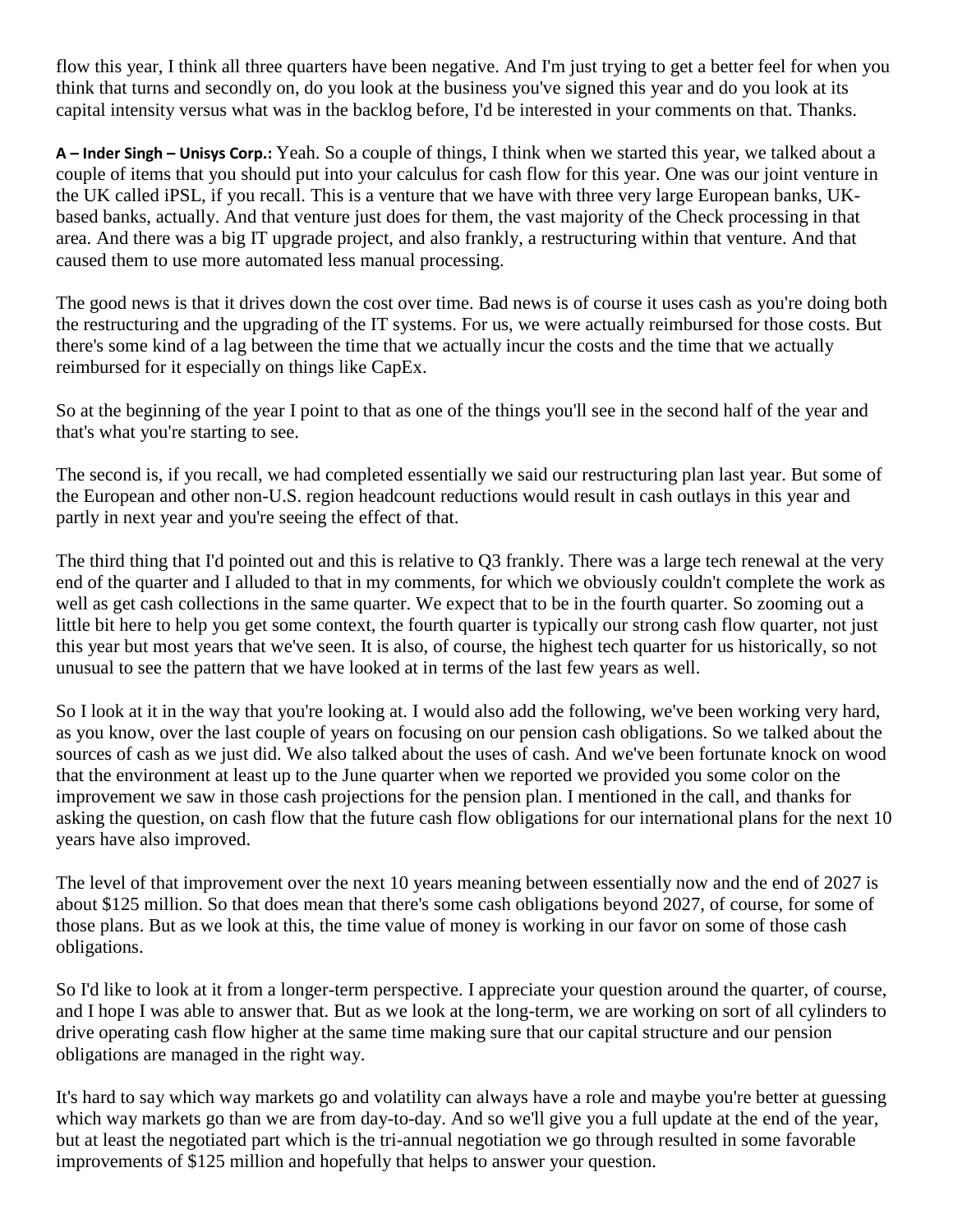**Q – Joe Vafi – Loop Capital Markets LLC:** Okay, great. And then maybe just on the capital intensity of some of the business signed this year or is it same as it's been, is it improving or what's the trajectory on capital intensity? Thanks.

**A – Peter Altabef– Unisys Corp.:** Yeah, Joe, this is Peter. I think the capital intensity of the projects and I know you are very sensitive to that. I am very sensitive to it. It does depend a bit on which deals we're signing at what time. You saw us sign a \$242 million deal in the quarter with the State of Virginia. We have been, I would say, surprisingly successful, and I don't want to say surprising in the sense we didn't think we would win these, but we really have been very successful in our U.S. state government work with significant signings in Hawaii, Kansas, Georgia and now Virginia in the last 12 months.

In general, if I look out and say which of our deals tend to be a little more capital intensive, not necessarily hugely more, but a little more they tend to be the public sector, and by public, I mean the government sector that is not the federal sector, so we have been really successful in that sector and these are really good deals. So in Hawaii we're putting in a new, if you will, social services net system through the State of Hawaii around family care and child welfare as well as enforcing payments by parents who have child support.

In Kansas and Virginia and Georgia, we're putting in infrastructure modernization programs that go all the way up from modernizing hardware and software to putting platforms into the cloud and to managing the cloud for these states, and to move – being able to move data back and forth between different clouds.

So this is really good work. But the public sector in the U.S. tends to be a little more capital intensive as state governments would prefer not to have all of the costs capitalized and some of the costs operating.

So, compared to what we thought last year, at least this year signings will tick up some of that spend a bit. Now whether that continues into next year or not depends on the mixture of what we sell next year. Certainly as you get into other offerings, I mentioned, elevate in financial services elevate when you're dealing with banks, those tend not to be capital intensive because, of course, banks have a much lower cost of capital than we do. So really just depends on what we're selling. But this year's sales were a little more capital intensive.

**Q – Bill Smith– WM Smith & Co.:** Thank you. Well, congratulations, Peter, Inder and Courtney, and what a great job on the top line and the margin expansion. It's so good to see this. And congratulations on your results.

The question on the marketing and how you're able to achieve this kind of success. Could you comment, Peter, on is it your direct sales force? Is it an indirect partnership with other entities? Or can you comment on that a little bit in terms of the success that you've had?

**A – Peter Altabef – Unisys Corp.:** Yeah, Bill, thank you for those kind words. And to answer your question, it's actually both.

So I actually think the sales success is due to four different items. So the first is actually marketing in a big way. So for instance when we talk about the Unisys brand and the resurgence of the Unisys brand, you may have seen we – some of that is marketing in terms of advertising. We did obviously more of that this year than we have before. That's important.

Some of it is just Unisys in the news. So we have something called the Unisys Security , which we have done now for 11 years. And it is the – it fits perfectly into our security focus. It's the longest running continuously monitored consumer security index of its kind in the world. We do it in 13 countries around the world. And we released the results about 10 days ago.

And in the last 10 days we have had coverage in over 1,200 media outlets around the world and 700 pieces of broadcast coverage. So in addition, if you will, to paid advertising, this kind of non-paid marketing branding is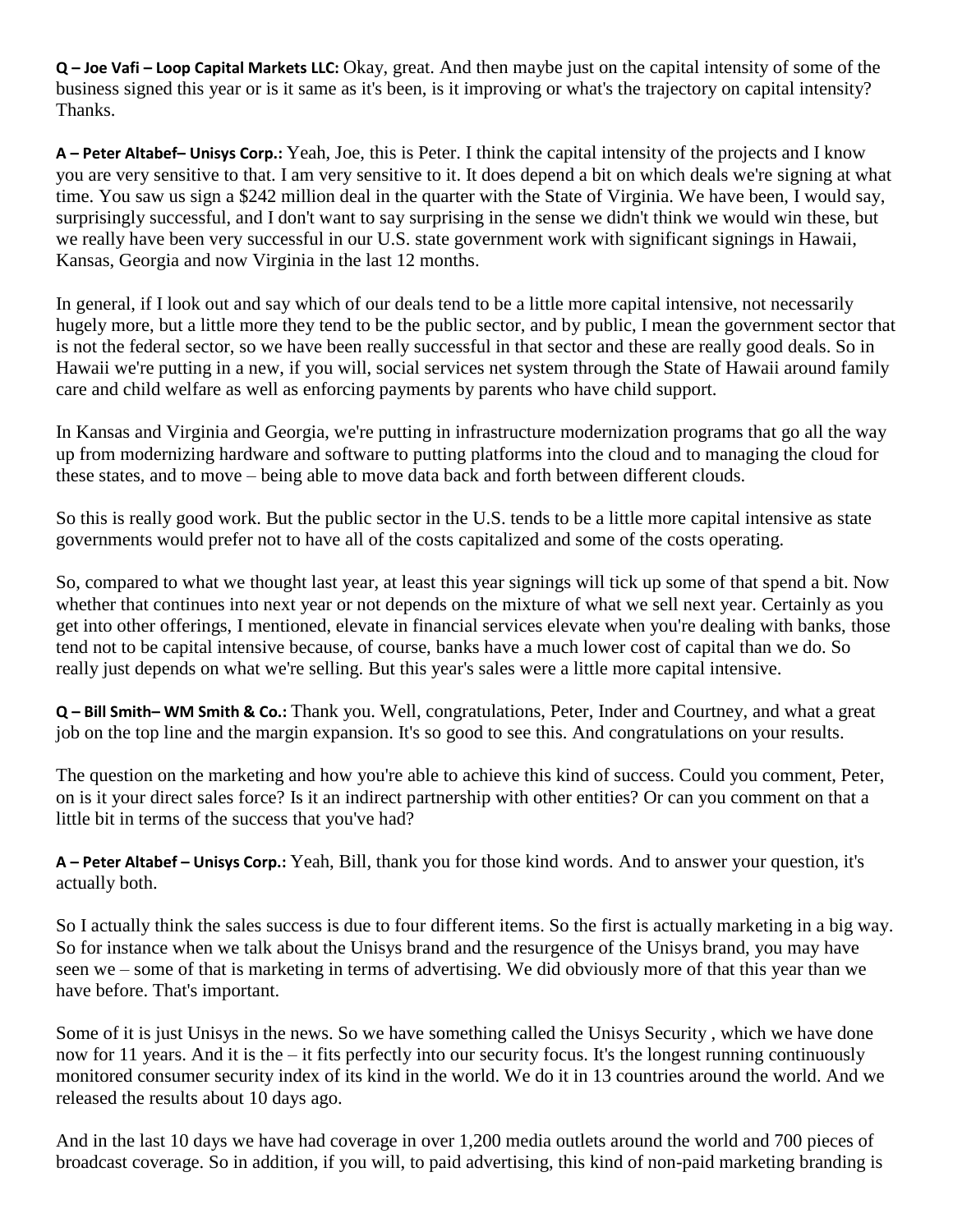really helping our sales efforts. People really understand Unisys, and they're getting the connection with security. So I'd say that's number one.

Number two is our offerings are simply better. I mean, it's a lot easier to sell this stuff. The use of the focus industries that we launched a couple of years ago, creating integrated solutions where you go all the way from global workspace to cloud and infrastructure to application development to specific software engineered for those industries. It's just a much easier, cleaner story. And that's why we're seeing some more success.

And then the final two areas would be the two that you specifically talked about. Yes, I think, the sales force is getting better as it understands what we're doing. And then, yes, we're using partners more.

So in addition to kind of our global alliance partners, the AWSs and the Microsofts and the Dell EMCs and the ServiceNows, we really are using targeted partners much more effectively. So we're using Palo – working with Palo Alto Networks, we're working with Cylance, we're working with LogRhythm, we're working with some of the fintechs.

And when you get to that level on a specific solution and you're jointly marketing those solutions, it makes a difference. So I think the answer to the question is, yes, I really see it along all four of those axes, Bill.

**Q – Bill Smith– WM Smith & Co.:** And then looking at the new logos in some of the business that you won, would you say that's a result of a direct sales effort or a partnership type effort?

**A – Peter Altabef – Unisys Corp.:** Really both. Most of our sales continue, at this point, to be direct. But I will tell you, one of our new very important sales in Latin America was a joint sales effort between us and LogRhythm in the security space. And the work we are doing in Palo Alto – with Palo Alto Networks around their Ignite Conference has been really very important to us.

So I think over time you're going to see a shift. I think you're going to see less dependency on our direct sales force, although that'll represent the majority of our revenue. But I think as we kind of expand this journey, what I call expanding our distribution pipe, becomes really important. We really want other people to be able to take the lead and reduce some of our SG&A costs relative to our sales. That's going to be important leverage for us going forward.

So it's relatively early stages there, Bill. But I think you're going to see that continue to evolve.

**Q – Bill Smith– WM Smith & Co.:** So this strategy is more partnership oriented on a go forward basis, versus building out your own internal sales force. Would that be accurate?

**A – Peter Altabef – Unisys Corp.:** It would be. But I would say, it's partnership in a very focused way. I mean we do, by the way, wonderful work with some of those more global partners. And that's very important to us. But I think what will drive our more focused solutions are these partnerships with the Cylances and the LogRhythms, with the Palo Altos of the world, with the fintechs, because there you're getting really, really into the very specific solutions.

One exception for that would be Dell EMC. We've done amazing work with them. And they're an excellent partner across the board. And then the expansion of our work with AWS and with Azure is also important. So it's good to see across the board.

**Q – Bill Smith– WM Smith & Co.:** Yeah. And, Peter, could you comment on the Red Hat IBM transaction? And any thoughts there in terms of the impact on Unisys and on the industry as a whole?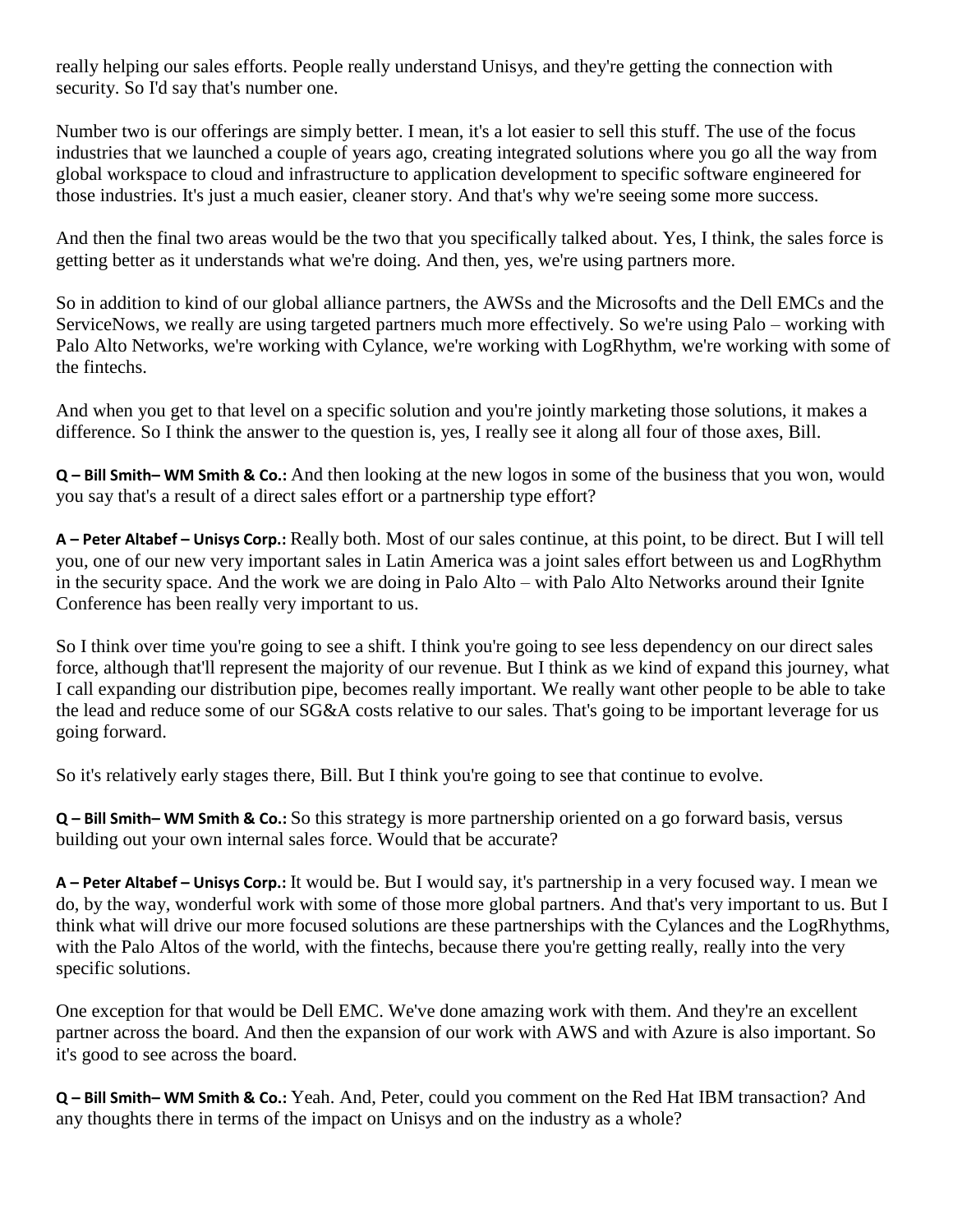**A – Peter Altabef – Unisys Corp.:** Yeah. I think, probably three comments on that one, Bill. First, I wish IBM luck and good success on this. We think that any moves inside our industry that are successful tend to be good for the industry as a whole.

The second thing, I would say, is that while I wish them luck and success, it is also a distraction. And when you see movement in our industry, whether that is companies acquiring each other, whether that's companies splitting, whether that's companies like IBM making a big change like this, they tend to be a little distracted from the day-to-day efforts of their clients and winning new business and holding on to business. And we frankly welcome that too. We have not had that kind of distraction at this company and I think that has resulted in some of the success you are seeing at Unisys.

And then thirdly, I do think it points to the growing important of both cloud and digital. And you heard me talk, Bill, about our CloudForte solution in my remarks, that is really our next generation applications development and cloud and infrastructure platform. And I use both of those in the same sentence, because it's a combined platform. You're seeing DevOps, you're seeing dev security ops really kind of be the next generation of infrastructure services and of application services.

So putting those together as we have in our CloudForte solution is kind of the future. And I think you're seeing IBM react to that future as well. But we're not standing still and we're very excited about that CloudForte solution, and we have seen real success with it. The U.S. Army is just one of those, but that's a pretty big client. So I think those are the three things I see out of that acquisition.

**Q – Doug Thomas– GAMCO Investors, Inc.:** Hey, good evening. Got in under the wire. Great quarter, sound quarter. Congratulations. Just quickly a couple quick things on the ACV and TCV in the Federal business which obviously you mentioned early in the call face tough comps from a year ago. That's kind of – and as you rightly pointed out, it's a little bit irrelevant or misleading, but can you provide some color around those short-term contracts from a year ago, the large ones that went into the normal course of business and backlog and renewals this year. And as you did in putting some of the other stuff in perspective, can you sort of put some – put that in perspective?

**A – Peter Altabef – Unisys Corp.:** Yes. And it's a good opportunity, Doug, for me to make sure people understand that. We are pretty disciplined on these calls. And when we – we want to make sure we're consistent and we talk about these things over time and we've been pretty consistent in the sales numbers with ACV and TCV. TCV is total contract value expected over the course of a contract, ACV which we call annual contract value is actually the revenue we expect only in the first 12 months of the contract not the average contract value.

So what really happened was starting last year we began to have a nice tick up in our signings in Federal both ACV and TCV. This year has really been a very, very strong year for us in Federal ACV – in Federal TCV. And I will tell you the pipeline for our federal business both in Federal ACV and TCV is very, very strong. In fact, certainly in my experience at this company I have never seen anything like our Federal pipeline going into next year. So we're very excited about that, but frankly we're very excited about the business we've already signed. And we think that that will lead us into a good position of revenue growth in federal going forward.

The one item that I kind of did a little caution on was ACV in the quarter. What is that all about? Well, when you compare this to last quarter or last year, what you found last year was, if you go back to where we were, there was a big push in some of our large clients specifically Customs and Border Protection to get a lot of work done in the short term. And what CBP did was it actually delayed the decision making around long-term contracts, so that it could focus on getting short-term work done.

So our short-term work spiked heavily last year for those kinds of clients specifically in homeland security. That short-term spike increased the average – the annual contract value because it was short-term work. What you saw going into this year was after they made that change they were then to go back into normalcy and have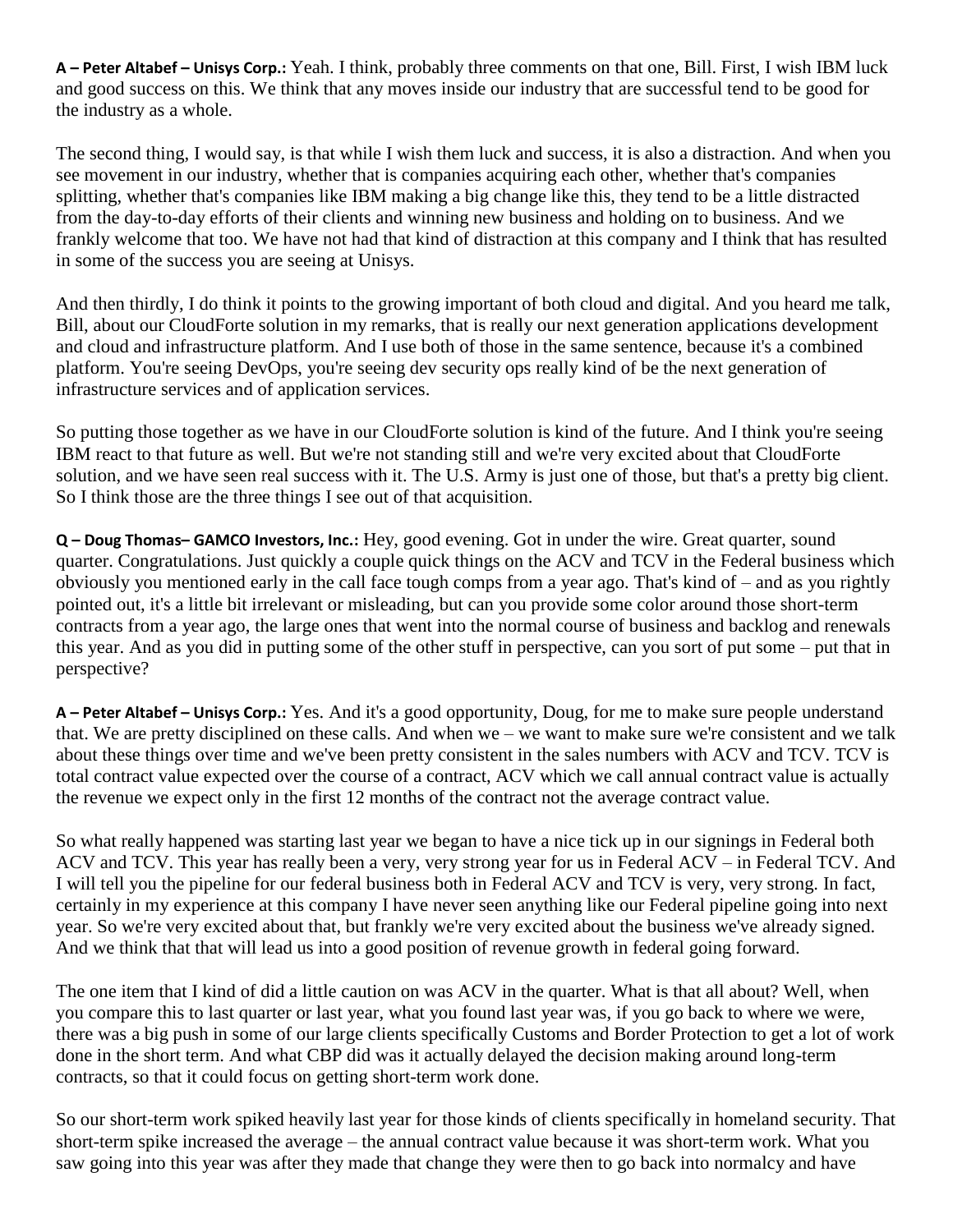those competitions for the longer-term contracts. And we have been very successful. So we kind of followed last year's ACV spike in Federal with a TCV spike this year. So it's really all good news for us.

**Q – Doug Thomas– GAMCO Investors, Inc.:** Got you. I appreciate it. And I think sometimes people don't quite understand all the vagaries of the timing and so forth. I'll also – so Inder, since you mentioned this, the triannual pension negotiations, I just – the \$125 million to be clear is on top of everything that you've accomplished in the last 12 months, I mean, and can – is that correct. And if that so, can you sort of – and I know you only want to do this once a year, but can you talk a little bit more broadly about the success you had in the last year and just whether you're more pleased than you thought you would, you've made more progress than you thought you might. And the other thing I wanted to ask was you had mentioned, I believe, on the first quarter call the fact that I think you'd put some hedges in place to position yourself for market decline. And I'm just wondering maybe if I have the opportunity if you could talk about how those have paid off for you?

**A – Inder Singh – Unisys Corp.:** Yeah. Thank you. That's a great question, so I'll sort of unpack that. Doug, if you think about the progress that we reported in our pension obligations and I'm talking about cash pension obligations at the end of 2017, and remember we do this once a year, isn't our normal practice. We reported an improvement of \$390 million in our 10-year cash contribution obligation at that point in time.

And then over the course of the subsequent couple of quarters interest rates actually started to rise at least in the U.S. we didn't – hadn't really seen much of an improvement in gilts and other currency that we use to measure – interest rates we use to measure international plans. And so, on the U.S. side that \$390 million was the result, not so much of rates rising at that point in time, but proactive actions that company took and I talked about those at the end of the fourth quarter. For example, we were able to successfully split one of our plans that grow down the administrative cost of that plan by something between \$90 million to \$100 million. We were able to top up another plan in our international and our European plans, so that no more contributions have to go into that one. We were able to freeze the third one, right.

So a number of actions were taken without the help of interest rates, in fact interest rates had gone the wrong way for us in that period of time. In June, because of the questions we were getting from investors and even on that earnings call, we were asked well what have the rising rates done for you now? And so we talked about an additional improvement of about \$325 million. And this was a hypothetical, remember we don't do this valuation every quarter. But we did it in mid-year just to get a sense of where things stood.

This \$125 million that I'm talking about today is a European plan related. It is  $-$  I wouldn't call it a total reduction, in a way it's really a deferral from the next 10 years to the following 10 years. And in the following 10 years it's about \$200 million of payments, so beyond 2027. To me the time value of money is a key consideration here, because I look at that as that is well beyond our peak pension obligations. And we're executing a five-year plan as you know that we've talked about. So I'm glad that this is well beyond that. When I look at what could happen between now and then a number of things could happen. Interest rates could keep rising, markets could be volatile, any number of things that we can't control could happen.

But it doesn't mean that we're going to stop doing what we've been trying to do. So, this is the work of a number of people outside advisors and us that worked on making sure that for the next 10 years as we look at those chart that we show you virtually every quarter including this quarter, which we have not yet updated for everything. But as we updated it at the end of this year, you will see this improvement show up in that 10-year period. And yes, it will still be owed in the following 10-year period, but it gives time for rates to rise and other things to begin to help us. Does that make sense?

**Q – Doug Thomas– GAMCO Investors, Inc.:** Yeah, no, that's great. So you would basically as with the earlier changes, it's a straight line basically over 10 years. And then we'll put it in after 2027 same way from \$125 million to \$200 million.